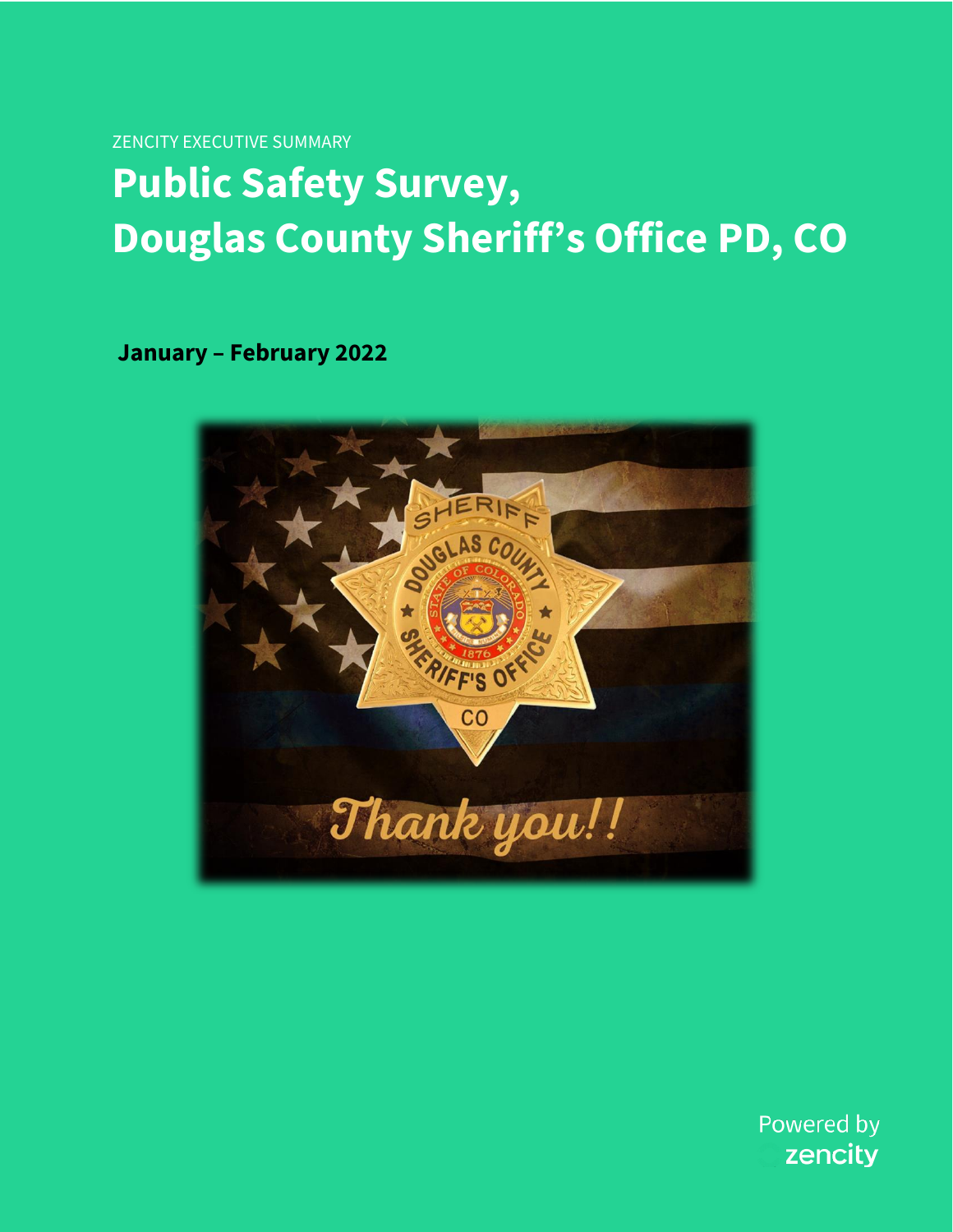### Introduction

The following report provides a review and insights on residents' opinions and concerns regarding Public Safety in Douglas County. The survey was conducted between January 26– February 13, 2022 and received 1,486 responses. It included 26 closed-ended and 1 openended question. 98% of respondents answered that they are residents of Douglas County. The remaining 33 respondents did not continue with the rest of the questionnaire. The largest share of respondents (29%) were aged 45-54, followed by 35-44 (26%). 62% of respondents were 45 years or older in age, and 37% were 44 years or younger. 68% of respondents were females and 30% male.



#### Executive Summary

- $\bigcirc$  The survey results indicate that residents are largely satisfied with the Sheriff's Office, law enforcement, and public safety in Douglas County.
- $\bigcirc$  Questions asking respondents to rate public safety issues did not reveal any outstanding "major problem," but did indicate that thefts, burglaries, and break-ins are the leading area of concern, followed by automobile theft and road safety.
- $\bigcirc$  Questions asking respondents to rate police performance revealed mainly satisfaction with and support for police.
- $\overline{\circ}$  The open-ended responses aligned with the closed-ended responses, revealing that road safety and thefts and break-ins are the leading areas of concern. Respondents also offered that the Sheriff's Office could improve and expand its patrolling, public engagement and education efforts, and relationships with minority and special communities.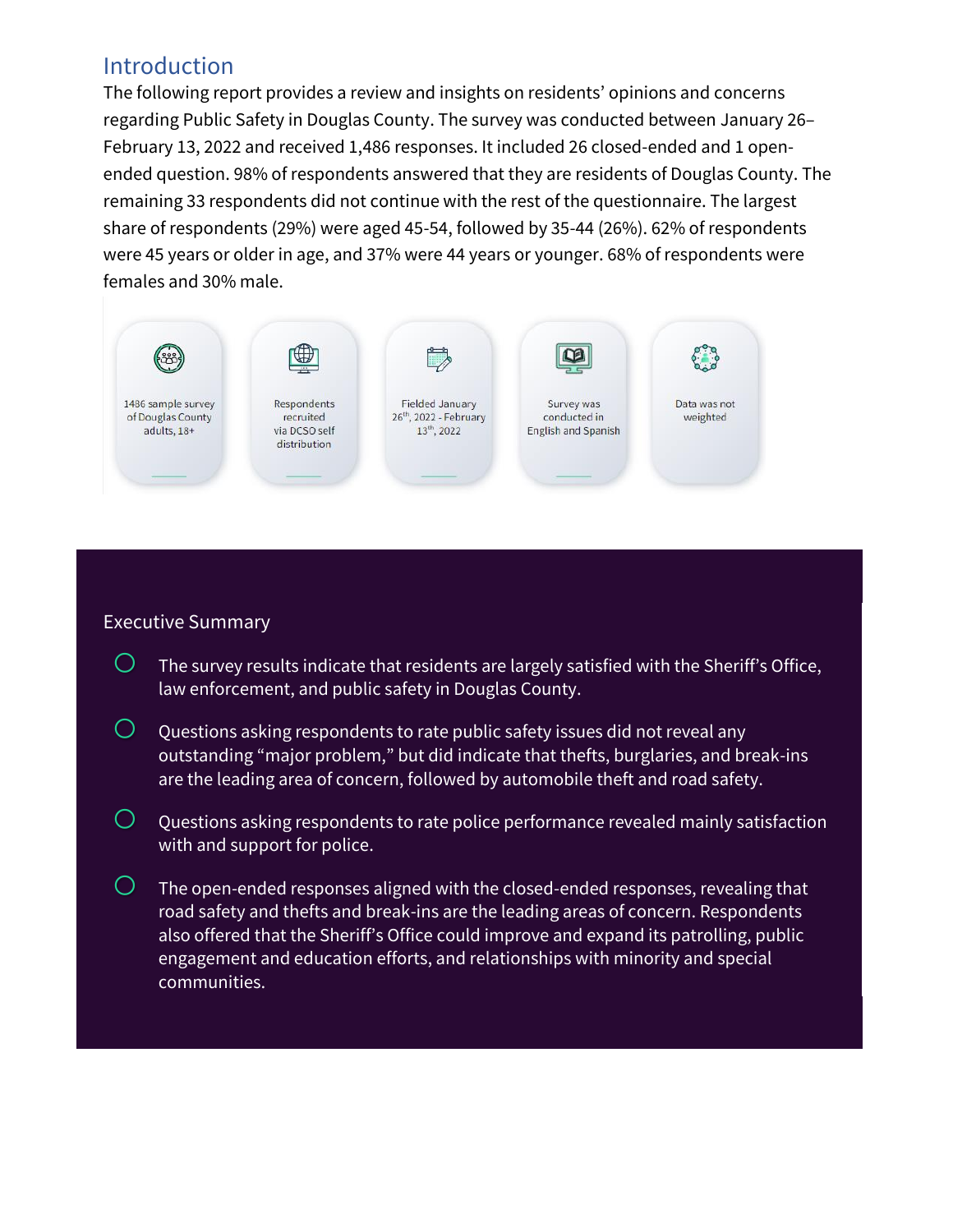The survey asked respondents to evaluate several issues and answer whether, in their opinion, each one constituted a "major problem," "moderate problem," "minor problem," or "not a problem." The following describes the responses according to each issue:



**1**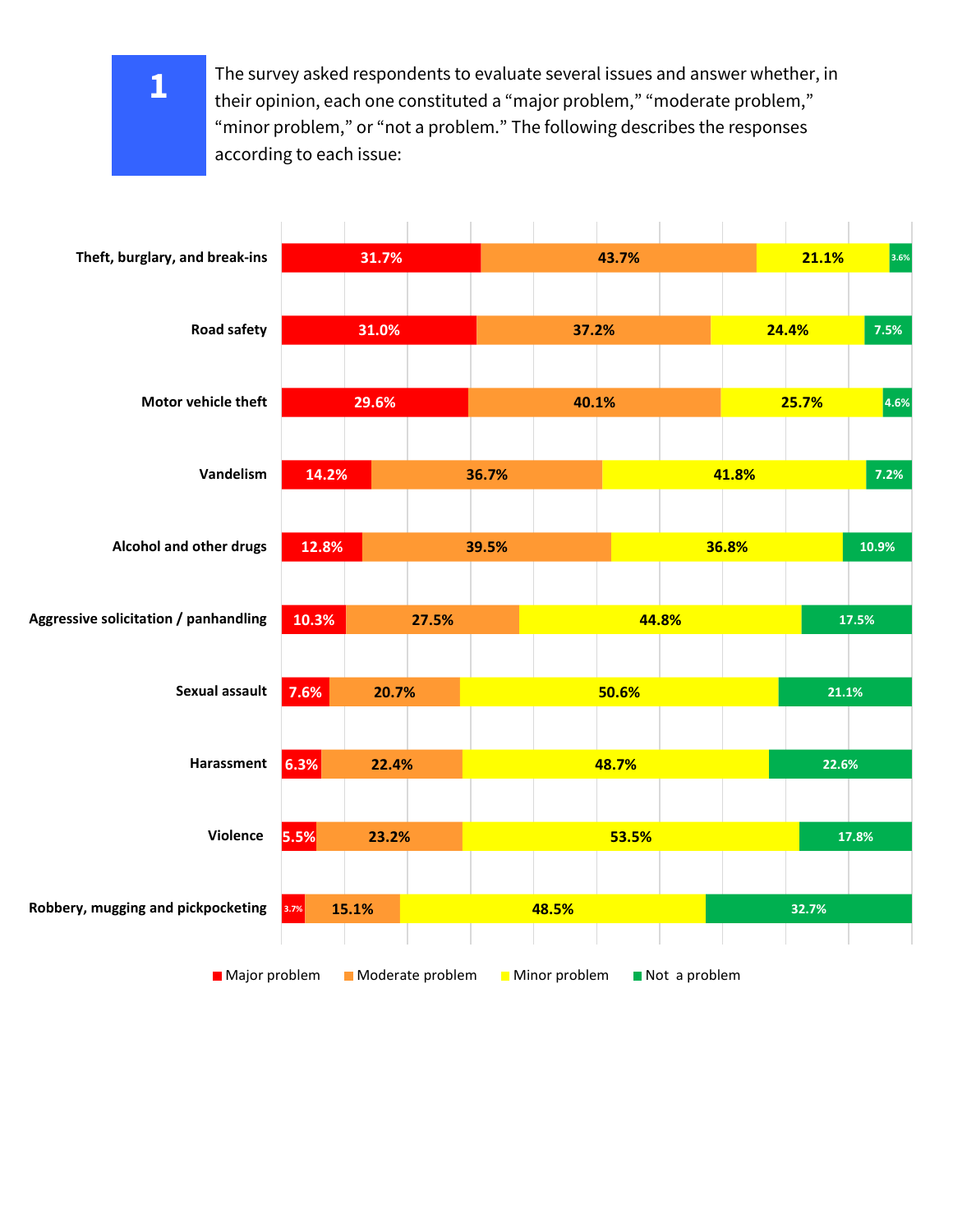# **2**

The survey then asked respondents several questions about their attitudes towards local law enforcement. The following analysis details their responses (Respondents were asked to rate their agreement with the following statements on a scale of 1 (Strongly Disagree) to 10 (Strongly Agree):



#### **Have you had any direct interactions with the Douglas County Sheriff's Office in the last 12 months?**



Most respondents (61%) answered that they had not had any direct interactions with the Sheriff's office within the previous year; the following question refers only to those who answered "yes."



#### **(If yes,) How satisfied were you with their response?**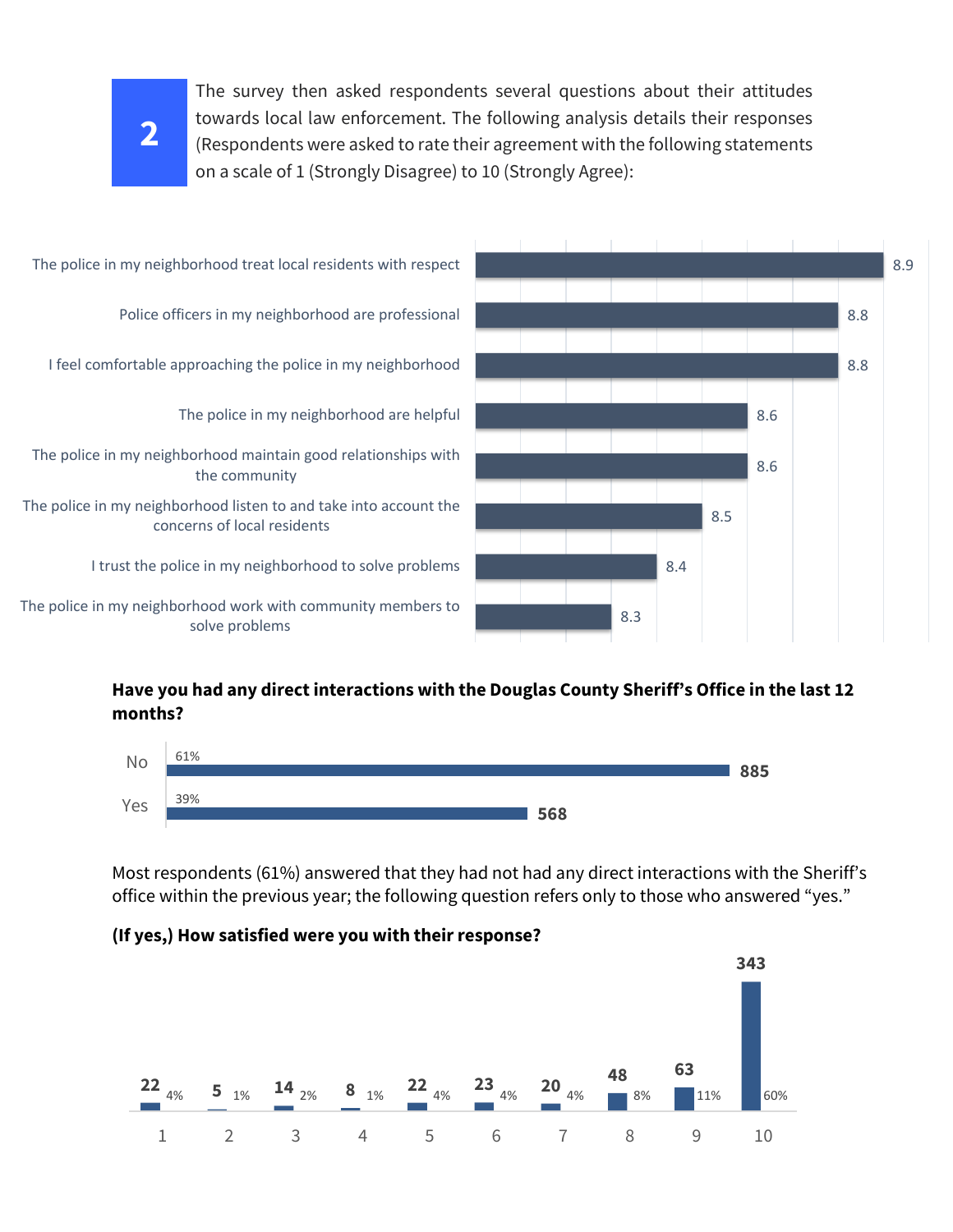The average agreement rating was **8.6 out of 10**; 79% of respondents ranked their satisfaction as 8 or higher, indicating a high level of satisfaction with the Sheriff's Office's response.

#### **In your opinion, what is the most important role of police officers?** (all respondents)



The survey then asked respondents one open ended question - What is the number one issue or problem in your community that you would like the police to deal with?

There were [1,211 total responses](https://app.zencity.io/admin/projects/620d30b9ed4c39578eff5b6f?dateRange=20220212-20220215) to this question. Many responses mentioned multiple issues and are therefore counted in more than one section. Here is the breakdown of the main concerns mentioned by respondents (presented by ranking order):

**3**